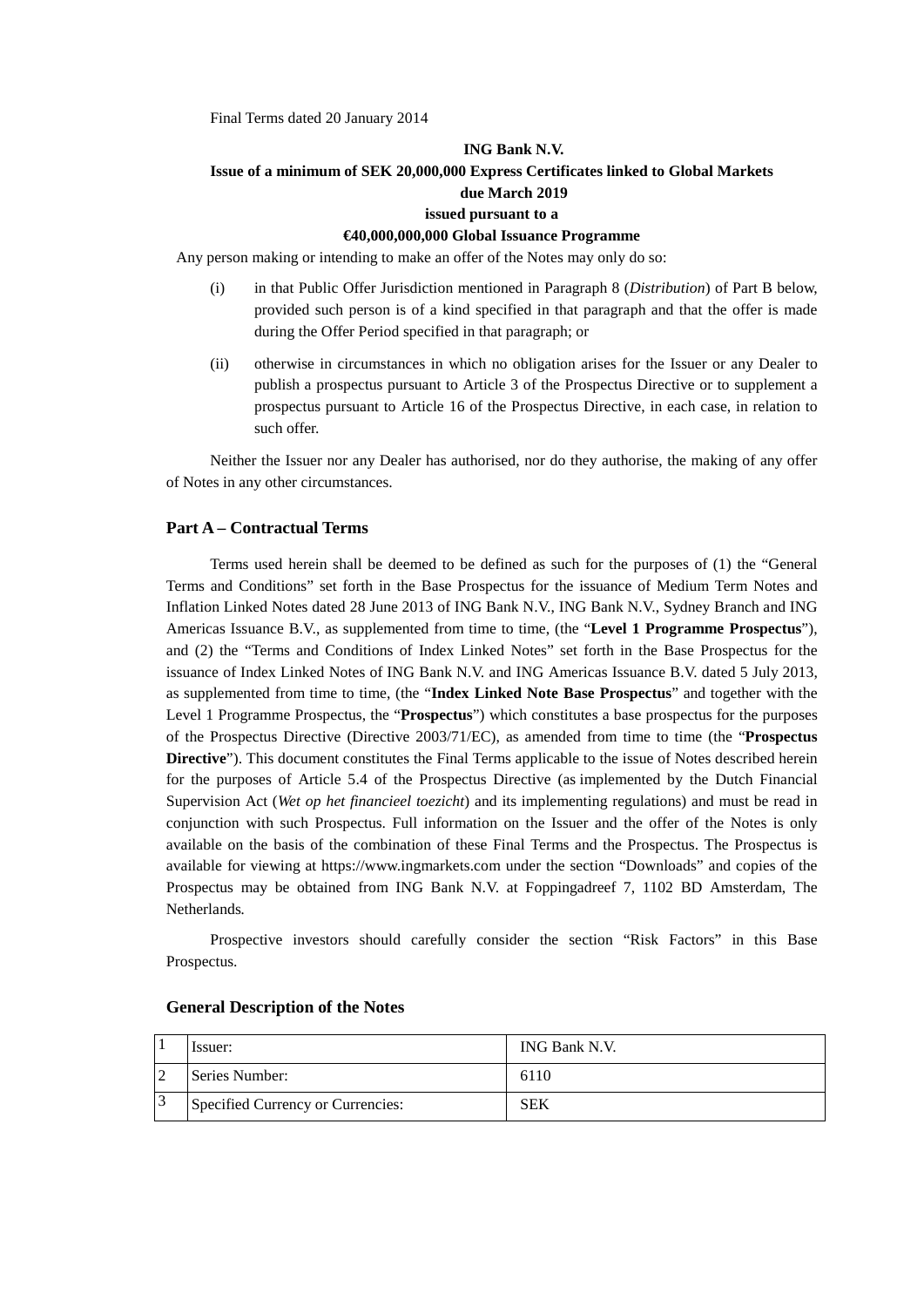| $\overline{4}$ | <b>Aggregate Nominal Amount:</b>                                          | A minimum of SEK 20,000,000 (The final<br>Nominal<br>Aggregate<br>Amount<br>shall<br>be<br>determined by the Issuer in its sole and absolute<br>discretion, taking the number of allocations into<br>consideration. The final Aggregate Nominal<br>Amount shall be announced on or about the<br>Strike Date on www.ingmarkets.com). |
|----------------|---------------------------------------------------------------------------|-------------------------------------------------------------------------------------------------------------------------------------------------------------------------------------------------------------------------------------------------------------------------------------------------------------------------------------|
| 5              | <b>Issue Price:</b>                                                       | 100.00 per cent. of the Aggregate Nominal<br>Amount                                                                                                                                                                                                                                                                                 |
| 6              | <b>Specified Denominations:</b><br>(i)                                    | SEK 10,000                                                                                                                                                                                                                                                                                                                          |
|                | <b>Calculation Amount:</b><br>(ii)                                        | <b>SEK 10,000</b>                                                                                                                                                                                                                                                                                                                   |
| 7              | Issue Date and the Interest Commencement Date:                            | 20 March 2014                                                                                                                                                                                                                                                                                                                       |
| 8              | <b>Maturity Date:</b>                                                     | 20 March 2019                                                                                                                                                                                                                                                                                                                       |
| 9              | <b>Interest Basis:</b>                                                    | Memory Interest<br>(further particulars specified in paragraph 37<br>below)                                                                                                                                                                                                                                                         |
| 10             | Redemption/Payment Basis:                                                 | The Final Redemption Amount calculated in<br>accordance with paragraph 47 below.                                                                                                                                                                                                                                                    |
| 11             | Change of Interest Basis:                                                 | Not Applicable                                                                                                                                                                                                                                                                                                                      |
| 12             | Put/Call Options:                                                         | Not Applicable                                                                                                                                                                                                                                                                                                                      |
|                | PROVISIONS RELATING TO INTEREST (IF ANY) PAYABLE                          |                                                                                                                                                                                                                                                                                                                                     |
| 13             | <b>Fixed Rate Note Provisions:</b>                                        | Not Applicable                                                                                                                                                                                                                                                                                                                      |
| 14             | <b>Floating Rate Note Provisions:</b>                                     | Not Applicable                                                                                                                                                                                                                                                                                                                      |
| 15             | <b>Zero Coupon Note Provisions:</b>                                       | Not Applicable                                                                                                                                                                                                                                                                                                                      |
| 16             | <b>Tailor-Made Interest Note Provisions:</b>                              | Not Applicable                                                                                                                                                                                                                                                                                                                      |
| 17             | <b>Step-Up Interest Note Provisions:</b>                                  | Not Applicable                                                                                                                                                                                                                                                                                                                      |
| 18             | <b>Floater Interest Note Provisions:</b>                                  | Not Applicable                                                                                                                                                                                                                                                                                                                      |
| 19             | <b>Floater with Lock-In Interest Note</b><br><b>Provisions:</b>           | Not Applicable                                                                                                                                                                                                                                                                                                                      |
| 20             | <b>Reverse Floater Interest Note Provisions:</b>                          | Not Applicable                                                                                                                                                                                                                                                                                                                      |
| 21             | <b>Ratchet Floater Interest Note Provisions:</b>                          | Not Applicable                                                                                                                                                                                                                                                                                                                      |
| 22             | <b>Switchable (Fixed to Floating) Interest Note</b><br><b>Provisions:</b> | Not Applicable                                                                                                                                                                                                                                                                                                                      |
| 23             | <b>Switchable (Floating to Fixed) Interest Note</b><br><b>Provisions:</b> | Not Applicable                                                                                                                                                                                                                                                                                                                      |
| 24             | <b>Steepener Interest Note Provisions:</b>                                | Not Applicable                                                                                                                                                                                                                                                                                                                      |
| 25             | <b>Steepener with Lock-In Interest Note</b><br><b>Provisions:</b>         | Not Applicable                                                                                                                                                                                                                                                                                                                      |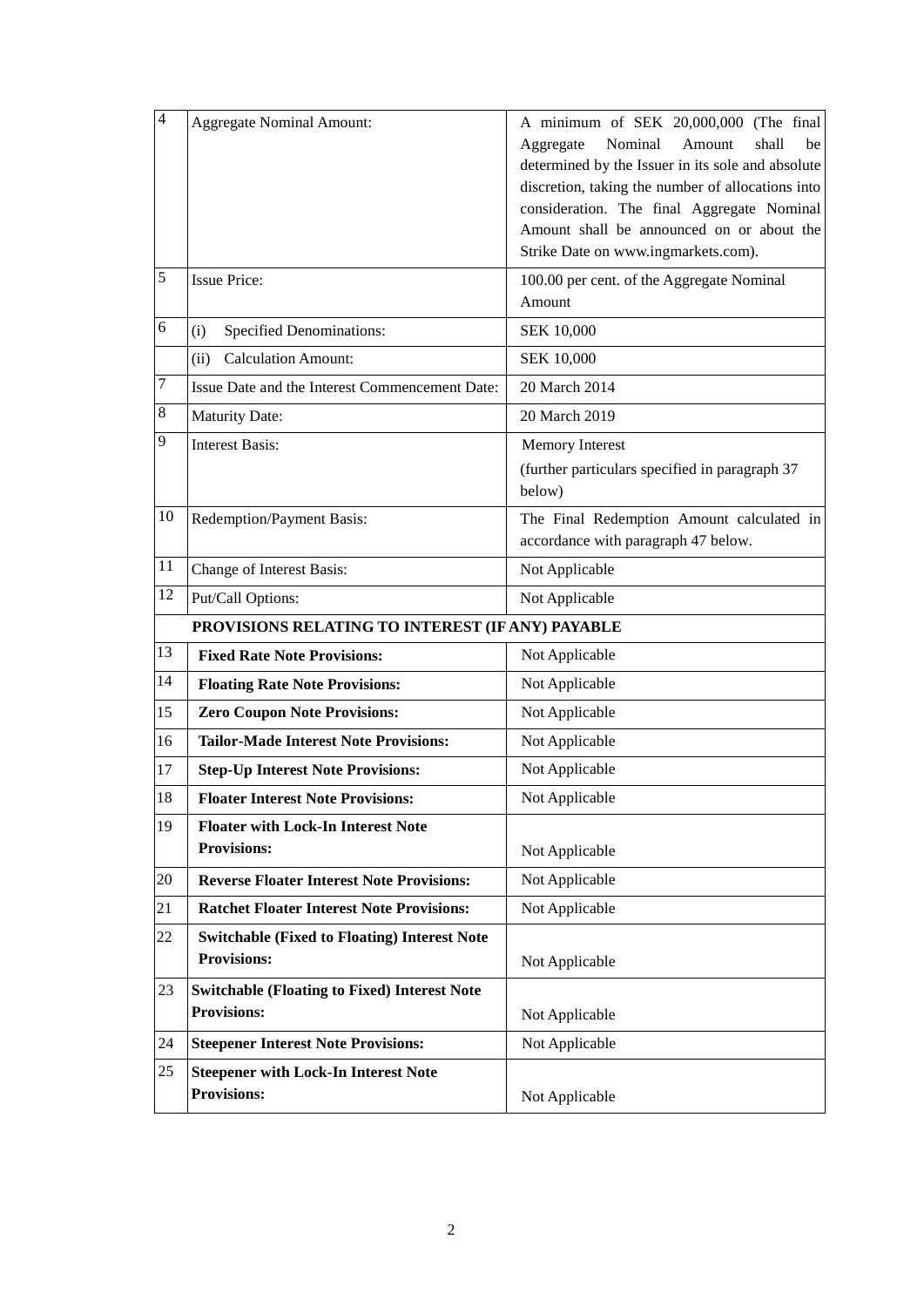| 26       | <b>Range Accrual(Rates) Interest Note</b><br><b>Provisions:</b>                                                                              | Not Applicable                                                                              |                                                    |
|----------|----------------------------------------------------------------------------------------------------------------------------------------------|---------------------------------------------------------------------------------------------|----------------------------------------------------|
| 27       | <b>Range Accrual(Spread) Interest Note</b><br><b>Provisions:</b>                                                                             | Not Applicable                                                                              |                                                    |
| 28       | <b>Inverse Range Accrual Interest Note</b><br><b>Provisions:</b>                                                                             | Not Applicable                                                                              |                                                    |
| 29       | <b>KO Range Accrual Interest Note Provisions:</b>                                                                                            | Not Applicable                                                                              |                                                    |
| 30       | <b>Dual Range Accrual Interest Note Provisions:</b>                                                                                          | Not Applicable                                                                              |                                                    |
| 31       | <b>Snowball Interest Note Provisions:</b>                                                                                                    | Not Applicable                                                                              |                                                    |
| 32       | <b>SnowRanger Interest Note Provisions:</b>                                                                                                  | Not Applicable                                                                              |                                                    |
| 33       | <b>Barrier(Rates) Interest Note Provisions:</b>                                                                                              | Not Applicable                                                                              |                                                    |
| 34<br>35 | <b>Reference Item(Inflation) Performance</b><br><b>Linked Interest Note Provisions:</b><br><b>Reference Item(Inflation) Indexed Interest</b> | Not Applicable                                                                              |                                                    |
|          | <b>Note Provisions:</b>                                                                                                                      | Not Applicable                                                                              |                                                    |
| 36       | <b>Step-Up Barrier Interest Note Provisions:</b>                                                                                             | Not Applicable                                                                              |                                                    |
| 37       | <b>Memory Interest Note Provisions:</b>                                                                                                      | Applicable                                                                                  |                                                    |
|          | Additional Business Centre(s):<br>(i)                                                                                                        | <b>TARGET</b>                                                                               |                                                    |
|          | Asian-in:<br>(ii)                                                                                                                            | Not Applicable                                                                              |                                                    |
|          | (iii) Basket Level Determination:                                                                                                            | Not Applicable                                                                              |                                                    |
|          | (iv) Business Day Convention:                                                                                                                | Following Business Day Convention<br>(Unadjusted)                                           |                                                    |
|          | Coupon Barrier Criterion:<br>(v)                                                                                                             | Excess/Equal                                                                                |                                                    |
|          | (vi) Coupon Barrier Schedule:                                                                                                                | <b>Interest Period(t) (ending on</b><br>(but excluding) Interest<br><b>Payment Date(t))</b> | <b>Coupon Barrier(t)</b>                           |
|          |                                                                                                                                              | $t = 1$ to 5                                                                                | $60.00$ per cent. of the<br>Initial Index Level(k) |
|          | (vii) Coupon Observation Date Schedule:                                                                                                      | <b>Interest Period(t) (ending on</b><br>(but excluding) Interest<br><b>Payment Date(t))</b> | <b>Coupon Observation</b><br>Date(t)               |
|          |                                                                                                                                              | $t = 1$                                                                                     | 6 March 2015                                       |
|          |                                                                                                                                              | $t = 2$                                                                                     | 7 March 2016                                       |
|          |                                                                                                                                              | $t = 3$                                                                                     | 6 March 2017                                       |
|          |                                                                                                                                              | $t = 4$                                                                                     | 6 March 2018                                       |
|          |                                                                                                                                              | $t = 5$                                                                                     | <b>Valuation Date</b>                              |
|          | (viii) Day Count Fraction:                                                                                                                   | 1/1                                                                                         |                                                    |
|          | (ix) Interest Payment Dates:                                                                                                                 | 20 March 2015, 21 March 2016, 20 March<br>2017, 20 March 2018 and the Maturity Date         |                                                    |
|          | Lookback-in:<br>(x)                                                                                                                          | Not Applicable                                                                              |                                                    |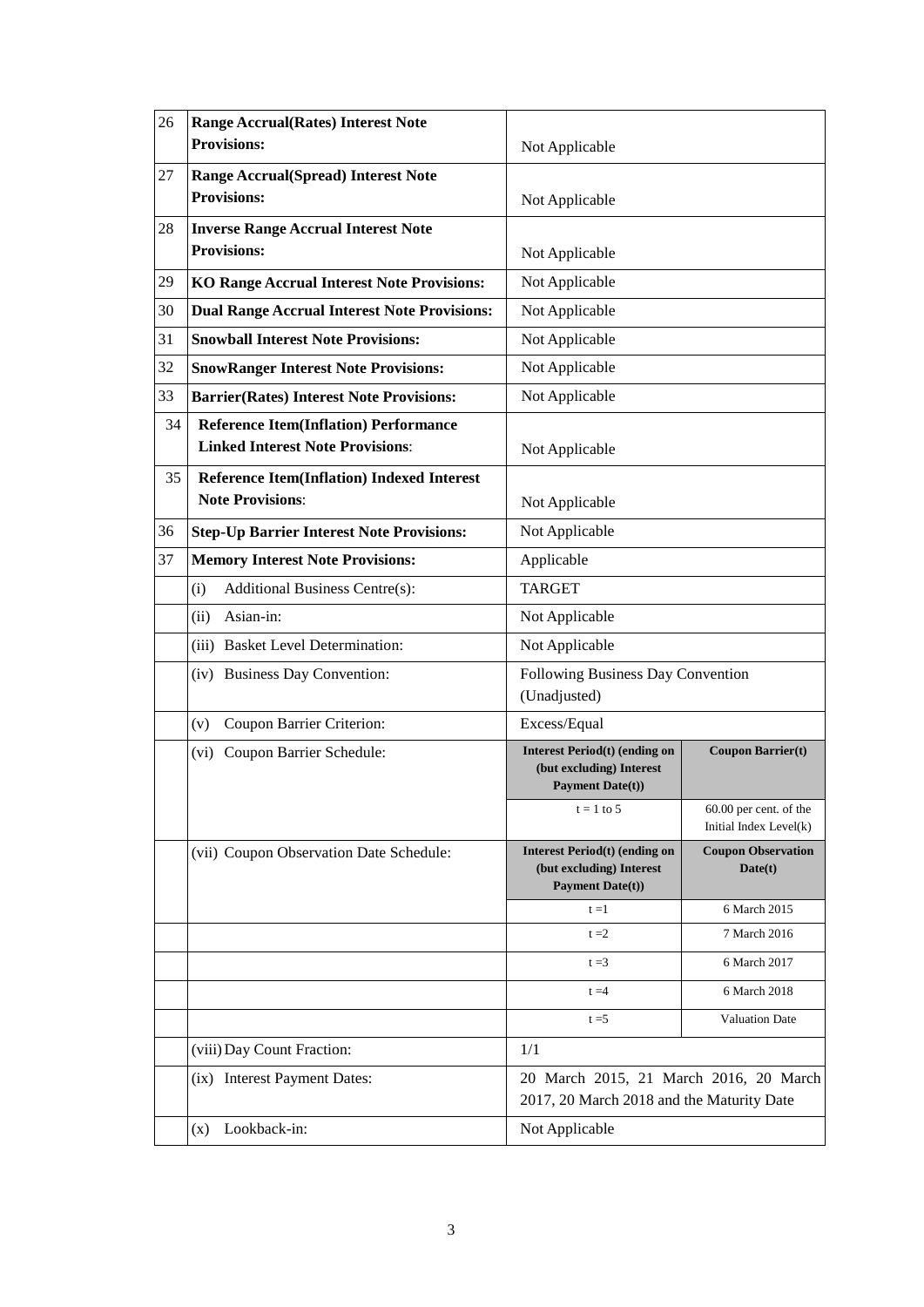|    | (xi) Memory:                                                                                     | 8.00 per cent. (indicative, the final Memory<br>shall be determined by the Issuer on or about<br>the Strike Date and shall be announced on<br>www.ingmarkets.com. The final Memory shall<br>not be less than 7.00 per cent.)                                 |
|----|--------------------------------------------------------------------------------------------------|--------------------------------------------------------------------------------------------------------------------------------------------------------------------------------------------------------------------------------------------------------------|
|    | (xii) Party responsible for calculating the Rate of<br>Interest and Interest(s) Amount:          | <b>Calculation Agent</b>                                                                                                                                                                                                                                     |
|    | (xiii) Specified Time:                                                                           | Applicable                                                                                                                                                                                                                                                   |
|    | <b>Constant Monitoring:</b>                                                                      | Not Applicable                                                                                                                                                                                                                                               |
|    | Valuation Time Only:                                                                             | Applicable                                                                                                                                                                                                                                                   |
|    | $(xiv)$ Rate of Interest $(1)$ :                                                                 | 8.00 per cent. (indicative, the final Rate of<br>Interest $(1)$ shall be determined by the Issuer on<br>or about the Strike Date and shall be announced<br>on www.ingmarkets.com. The final Rate of<br>Interest $(1)$ shall not be less than 7.00 per cent.) |
|    | (xv) Strike Date:                                                                                | 6 March 2014                                                                                                                                                                                                                                                 |
|    | (xvi) Other terms relating to the method of<br>calculating interest on Memory Interest<br>Notes: | None                                                                                                                                                                                                                                                         |
| 38 | <b>One Touch Memory Interest:</b>                                                                | Not Applicable                                                                                                                                                                                                                                               |
| 39 | <b>Range Accrual(Index) Interest Note</b><br><b>Provisions:</b>                                  | Not Applicable                                                                                                                                                                                                                                               |
| 40 | <b>Barrier(Index) Interest Note Provisions:</b>                                                  | Not Applicable                                                                                                                                                                                                                                               |
| 41 | <b>One Touch Barrier(Index) Interest</b>                                                         | Not Applicable                                                                                                                                                                                                                                               |
| 42 | Reference Item(Index) Performance Linked<br><b>Interest Note Provisions:</b>                     | Not Applicable                                                                                                                                                                                                                                               |
| 43 | <b>Best Of Interest:</b>                                                                         | Not Applicable                                                                                                                                                                                                                                               |
| 44 | <b>One Touch Lock-In(Index) Interest</b>                                                         | Not Applicable                                                                                                                                                                                                                                               |
|    | PROVISIONS RELATING TO REDEMPTION                                                                |                                                                                                                                                                                                                                                              |
| 45 | <b>Issuer Call:</b>                                                                              | Not Applicable                                                                                                                                                                                                                                               |
| 46 | <b>Investor Put:</b>                                                                             | Not Applicable                                                                                                                                                                                                                                               |
| 47 | <b>Final Redemption Amount of each Note:</b>                                                     | An amount per Note calculated in accordance<br>with the Express Note Provisions.                                                                                                                                                                             |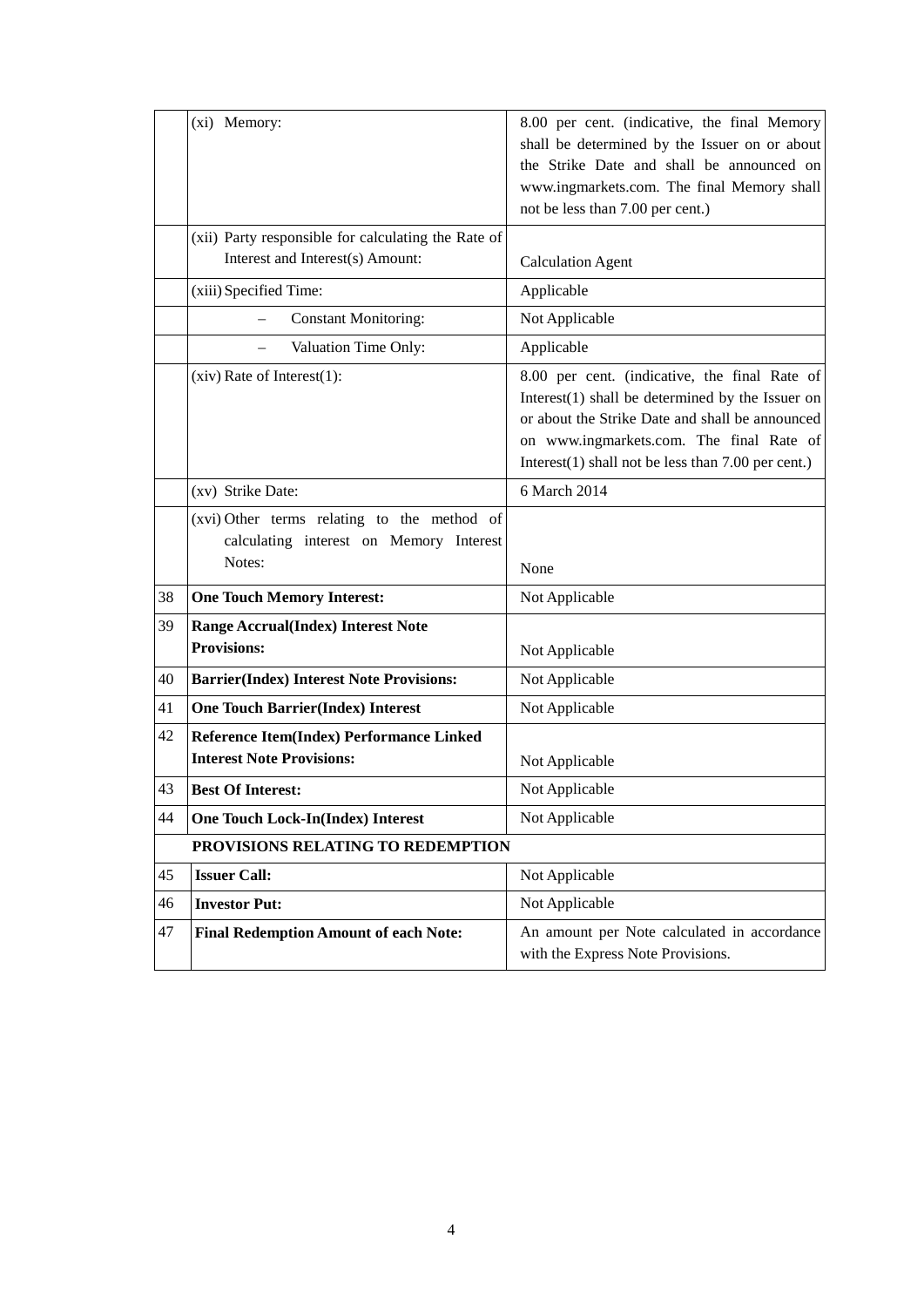| 48 | <b>Inflation Indexed Redemption Note</b><br><b>Provisions:</b>          | Not Applicable                                                                                                                                                                                                                                           |
|----|-------------------------------------------------------------------------|----------------------------------------------------------------------------------------------------------------------------------------------------------------------------------------------------------------------------------------------------------|
| 49 | <b>Inflation Indexed with Floor Redemption</b>                          |                                                                                                                                                                                                                                                          |
|    | <b>Note Provisions:</b>                                                 | Not Applicable                                                                                                                                                                                                                                           |
| 50 | <b>Uncapped (Partial) Capital Protection Note</b><br><b>Provisions:</b> | Not Applicable                                                                                                                                                                                                                                           |
| 51 | <b>Capped (Partial) Capital Protection Note</b><br><b>Provisions:</b>   | Not Applicable                                                                                                                                                                                                                                           |
| 52 | (Partial) Capital Protection With Knock-Out<br><b>Note Provisions:</b>  | Not Applicable                                                                                                                                                                                                                                           |
| 53 | (Partial) Capital Protection (Vanilla) Note<br><b>Provisions:</b>       | Not Applicable                                                                                                                                                                                                                                           |
| 54 | <b>Reverse Convertible Note Provisions:</b>                             | Not Applicable                                                                                                                                                                                                                                           |
| 55 | <b>Barrier Reverse Convertible Note Provisions:</b>                     | Not Applicable                                                                                                                                                                                                                                           |
| 56 | <b>Capped Outperformance Note Provisions:</b>                           | Not Applicable                                                                                                                                                                                                                                           |
| 57 | <b>Capped Bonus Note Provisions:</b>                                    | Not Applicable                                                                                                                                                                                                                                           |
| 58 | <b>Express Note Provisions:</b>                                         | Applicable                                                                                                                                                                                                                                               |
|    | Asian-in:<br>(i)                                                        | Not Applicable                                                                                                                                                                                                                                           |
|    | Strike Level Criterion:<br>(ii)                                         | Excess/Equal                                                                                                                                                                                                                                             |
|    | (iii) Business Day:                                                     | A day on which (i) commercial banks and<br>foreign exchange markets settle payments and<br>are open for general business (including dealing<br>in foreign exchange and foreign currency<br>deposits) in Stockholm and (ii) the TARGET<br>System is open. |
|    | (iv) Leverage Put:                                                      | 100.00 per cent.                                                                                                                                                                                                                                         |
|    | (v) Lookback-in:                                                        | Not Applicable                                                                                                                                                                                                                                           |
|    | Specified Time:<br>(vi)                                                 | Applicable                                                                                                                                                                                                                                               |
|    | <b>Constant Monitoring:</b>                                             | Not Applicable                                                                                                                                                                                                                                           |
|    | Valuation Time Only:                                                    | Applicable                                                                                                                                                                                                                                               |
|    | (vii) Redemption Barrier Provisions:                                    | Applicable                                                                                                                                                                                                                                               |
|    | Redemption Barrier applicable to the<br>Basket or to each Index(k):     | Index(k)                                                                                                                                                                                                                                                 |
|    | <b>Redemption Barrier Event:</b>                                        | Less than                                                                                                                                                                                                                                                |
|    | Redemption Barrier Event Determination<br>Day:                          | Valuation Date                                                                                                                                                                                                                                           |
|    | Redemption Barrier(Knock-in)(k):                                        | Applicable                                                                                                                                                                                                                                               |
|    | Redemption Barrier(Knock-in) Percentage:                                | 60.00 per cent.                                                                                                                                                                                                                                          |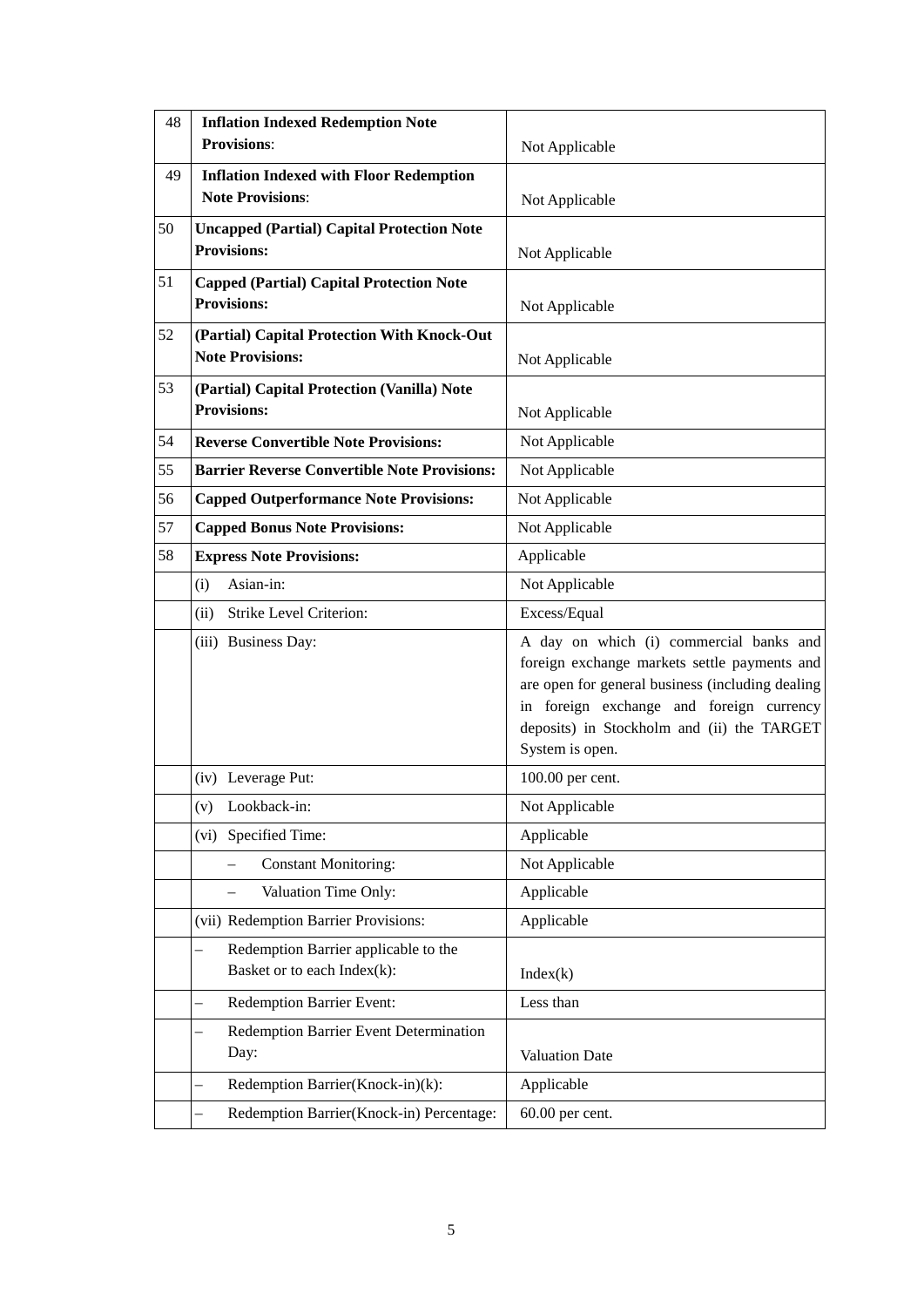|    | Redemption Barrier Observation:                                                                                             | <b>Final Monitoring</b>                                                                                                     |
|----|-----------------------------------------------------------------------------------------------------------------------------|-----------------------------------------------------------------------------------------------------------------------------|
|    | Redemption Barrier Observation Period<br><b>Start Date:</b>                                                                 | Not Applicable                                                                                                              |
|    | Redemption Barrier Observation Period<br>End Date:                                                                          | Not Applicable                                                                                                              |
|    | (viii) Strike Date:                                                                                                         | 6 March 2014                                                                                                                |
|    | (ix) Strike Level Percentage:                                                                                               | 100.00 per cent.                                                                                                            |
|    | Valuation Date:<br>(x)                                                                                                      | 6 March 2019                                                                                                                |
|    | (xi) Worst of:                                                                                                              | Applicable                                                                                                                  |
| 59 | <b>Tracker Note Provisions:</b>                                                                                             | Not Applicable                                                                                                              |
| 60 | <b>Outperformance Note Provisions:</b>                                                                                      | Not Applicable                                                                                                              |
| 61 | <b>Bonus Note Provisions:</b>                                                                                               | Not Applicable                                                                                                              |
| 62 | <b>Outperformance Bonus Note Provisions:</b>                                                                                | Not Applicable                                                                                                              |
| 63 | <b>Twin-Win Note Provisions:</b>                                                                                            | Not Applicable                                                                                                              |
| 64 | <b>Warrant Note Provisions:</b>                                                                                             | Not Applicable                                                                                                              |
| 65 | <b>Spread Warrant Note Provisions:</b>                                                                                      | Not Applicable                                                                                                              |
|    |                                                                                                                             |                                                                                                                             |
| 66 | <b>Knock-Out Warrant Note Provisions:</b>                                                                                   | Not Applicable                                                                                                              |
| 67 | Other:                                                                                                                      |                                                                                                                             |
|    | Early Redemption Amount of each Note<br>(i)<br>payable on redemption for taxation reasons<br>or on Issuer event of default: | Early Redemption Amount to be equal to Fair<br>Market Value as set out in Condition $7(e)(iv)$ of<br>the General Conditions |
|    | Notice period (if other than as set out in the<br>(ii)<br>General Conditions):                                              | As set out in the General Conditions.                                                                                       |
|    | (iii) Condition $7(i)$ of the General Conditions:                                                                           | Applicable                                                                                                                  |
|    | (iv) Unwind Costs (with respect to Condition<br>7(k) (Adjustments and Early Redemption):                                    | Applicable                                                                                                                  |
|    | PROVISIONS RELATING TO THE UNDERLYING INDICES OR BASKET OF INDICES                                                          |                                                                                                                             |
| 68 | <b>Maturity Date Extension:</b>                                                                                             | Applicable                                                                                                                  |
|    | Number of Extension Business Days:                                                                                          | 8 Business Days                                                                                                             |
| 69 | <b>Interest Payment Date Extension:</b>                                                                                     | Applicable                                                                                                                  |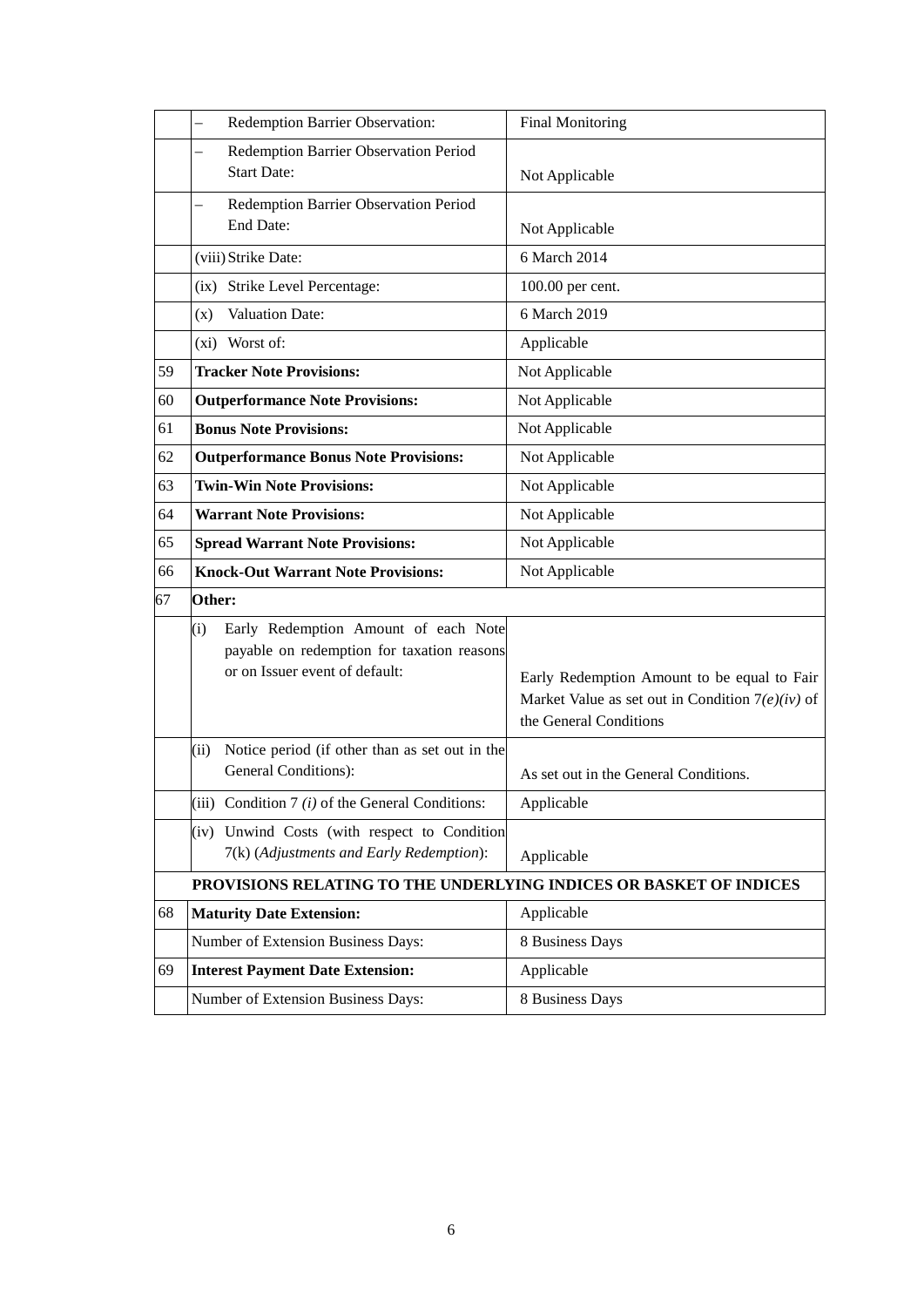| 70 | <b>Automatic Early Redemption:</b>                               | Applicable                                                                                                                                |   |
|----|------------------------------------------------------------------|-------------------------------------------------------------------------------------------------------------------------------------------|---|
|    | Automatic Early Redemption Amount(t):<br>$\equiv$                | $CA \times CA$ Factor $\times$ 100.00 per cent.                                                                                           |   |
|    | Automatic Early Redemption Date(s):                              | 20 March 2015, 21 March 2016, 20 March 2017<br>and 20 March 2018                                                                          |   |
|    | Automatic Early Redemption Event:                                | The Index Level of each and every Index in the<br>Basket is higher than or equal to 90.00 per cent<br>of its relevant Initial Index level |   |
|    | Automatic Early Redemption Observation<br>Period Start Date:     | Not Applicable                                                                                                                            |   |
|    | Automatic Early Redemption Observation<br>Period End Date:       | Not Applicable                                                                                                                            |   |
|    | Automatic Early Redemption Level(t):<br>$\overline{\phantom{0}}$ | Not Applicable                                                                                                                            |   |
|    | Automatic Early Redemption Rate:<br>$\overline{\phantom{0}}$     | Not Applicable                                                                                                                            |   |
|    | Automatic Early Redemption Valuation<br>Date(t):                 | 6 March 2015, 7 March 2016, 6 March 2017<br>and 6 March 2018                                                                              |   |
|    | Automatic Early Redemption Schedule:<br>$\equiv$                 | Not Applicable                                                                                                                            |   |
| 71 | <b>Averaging Disruption Provisions:</b>                          | Not Applicable                                                                                                                            |   |
| 72 | <b>Basket Disruption Provisions:</b>                             | Applicable                                                                                                                                |   |
|    | Common Scheduled Trading Days:<br>$\overline{\phantom{0}}$       | Not Applicable                                                                                                                            |   |
|    | Common Disrupted Days:<br>$\overline{\phantom{0}}$               | Not Applicable                                                                                                                            |   |
|    | Individual Disrupted Days:<br>$\overline{\phantom{0}}$           | Not Applicable                                                                                                                            |   |
| 73 | <b>Definition of Additional Disruption Event:</b>                |                                                                                                                                           |   |
|    | Change in Law:                                                   | Applicable                                                                                                                                |   |
|    | Hedging Disruption:                                              | Applicable                                                                                                                                |   |
| 74 | <b>Cut-off Dates:</b>                                            |                                                                                                                                           |   |
|    | Automatic Early Redemption Cut-Off Date:                         | Shall have the meaning given to it in the Terms<br>and Conditions of Index Linked Notes.                                                  |   |
|    | <b>Observation Cut-Off Date:</b>                                 | Shall have the meaning given to it in the Terms<br>and Conditions of Index Linked Notes.                                                  |   |
|    | Valuation Cut-Off Date:                                          | Shall have the meaning given to it in the Terms<br>and Conditions of Index Linked Notes.                                                  |   |
|    | Strike Cut-Off Date:                                             | Shall have the meaning given to it in the Terms<br>and Conditions of Index Linked Notes.                                                  |   |
| 75 | "Basket" means a basket composed of Indices as specified below:  |                                                                                                                                           |   |
|    | <b>Index</b>                                                     |                                                                                                                                           | k |
|    | S&P 500 Index (Bloomberg Code: SPX <index>)</index>              |                                                                                                                                           | 1 |
|    | EuroStoxx 50 Index (Bloomberg Code: SX5E <index>)</index>        |                                                                                                                                           | 2 |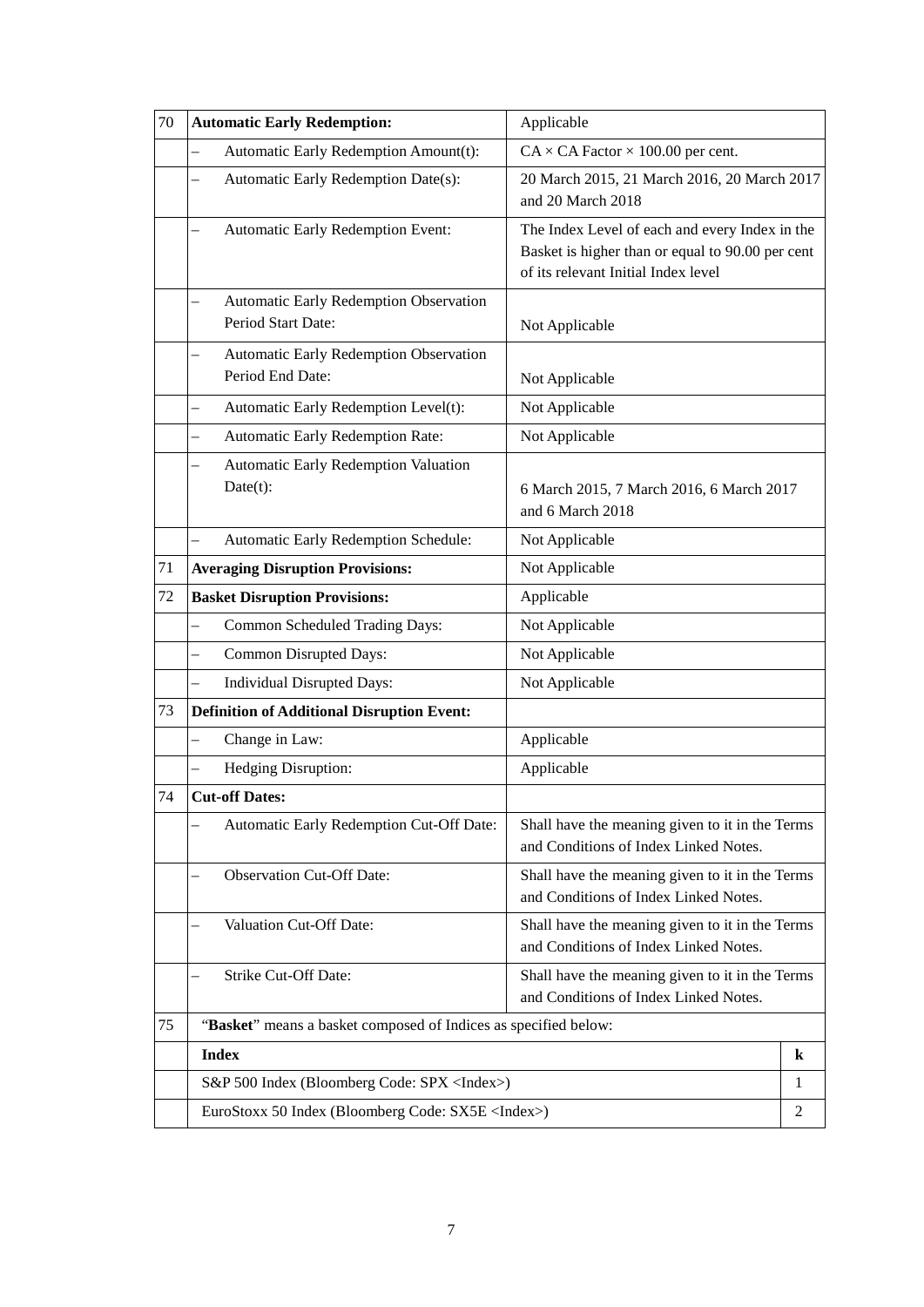|    | Hang Seng Enterprises Index (Bloomberg Code: HSCEI <index>)</index>                                                       |                                                                                          | 3              |
|----|---------------------------------------------------------------------------------------------------------------------------|------------------------------------------------------------------------------------------|----------------|
|    | Russian Depository Index (Bloomberg Code: RDXUSD <index>)</index>                                                         |                                                                                          | $\overline{4}$ |
|    | Index Sponsor:                                                                                                            | Shall have the meaning given to it in the Terms<br>and Conditions of Index Linked Notes. |                |
|    | <b>GENERAL PROVISIONS APPLICABLE TO THE NOTES</b>                                                                         |                                                                                          |                |
| 76 | <b>Form of Notes:</b>                                                                                                     |                                                                                          |                |
|    | $(i)$ Form:                                                                                                               | <b>Swedish Notes</b>                                                                     |                |
|    | (ii) New Global Note:                                                                                                     | N <sub>0</sub>                                                                           |                |
| 77 | <b>Additional Financial Centre(s) or other special</b><br>provisions relating to Payment Days:                            | <b>TARGET</b>                                                                            |                |
| 78 | Talons for future Coupons to be attached to<br><b>Definitive Bearer Notes (and dates on which</b><br>such Talons mature): | Not Applicable                                                                           |                |
| 79 | FX, BENCHMARK, FX CONVERTIBILITY EVENT, FX TRANSFERABILITY EVENT<br><b>AND TAX EVENT PROVISIONS</b>                       |                                                                                          |                |
|    | <b>FX Provisions:</b><br>(i)                                                                                              | Not Applicable                                                                           |                |
|    | <b>Benchmark Provisions:</b><br>(ii)                                                                                      | Not Applicable                                                                           |                |
|    | <b>FX Convertibility Event Provisions:</b><br>(iii)                                                                       | Not Applicable                                                                           |                |
|    | FX Transferability Event Provisions:<br>(iv)                                                                              | Not Applicable                                                                           |                |
|    | <b>Tax Event Provisions:</b><br>(v)                                                                                       | Not Applicable                                                                           |                |
| 80 | <b>INFLATION LINKED PROVISIONS:</b>                                                                                       | Not Applicable                                                                           |                |

Signed on behalf of the Issuer:

ING BANK N.V.

| By: |                 |
|-----|-----------------|
|     | Duly authorised |
|     |                 |
|     |                 |
| By: |                 |
|     | Duly authorised |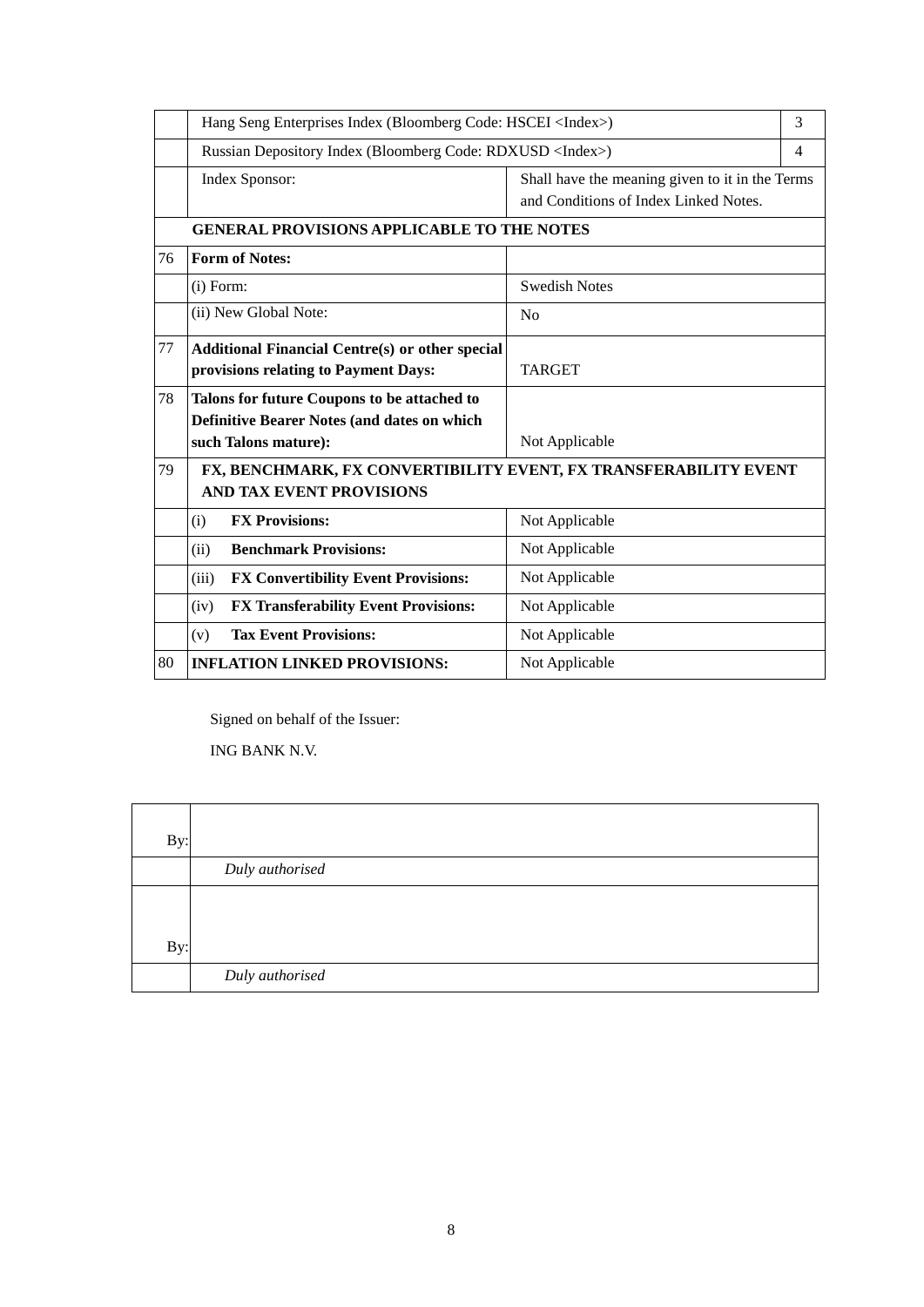### **PART B – OTHER INFORMATION**

### **1 LISTING**

| $(i)$ Listing:                           | NASDAQ OMX                                                                                                                                                                                            |
|------------------------------------------|-------------------------------------------------------------------------------------------------------------------------------------------------------------------------------------------------------|
| (ii) Admission to trading:               | Application is expected to be made by the Issuer (or on its<br>behalf) for the Notes to be admitted to trading on NASDAQ<br>OMX with effect from the Issue Date or as soon as possible<br>thereafter. |
| (iii) As-if-and-when-issued-<br>trading: | Not Applicable                                                                                                                                                                                        |

### **2 RATINGS**

| The Notes will not<br>be rated<br><b>Ratings</b> |
|--------------------------------------------------|
|--------------------------------------------------|

# **3 INTERESTS OF NATURAL AND LEGAL PERSONS INVOLVED IN THE ISSUE/OFFER**

Save for any fees payable to the Dealers, so far as the Issuer is aware, no person involved in the issue of the Notes has an interest material to the offer. The Dealers and their affiliates have engaged, and may in the future engage, in investment banking and/or commercial banking transactions with, and may perform other services for, the Issuer and its affiliates in the ordinary course of business.

## **4 REASONS FOR THE OFFER, ESTIMATED NET PROCEEDS AND TOTAL EXPENSES**

| (i) Reasons for the offer:     | See "Use of Proceeds" wording in the Level 1 Programme<br>Prospectus.       |
|--------------------------------|-----------------------------------------------------------------------------|
| (ii) Estimated total expenses: | Initial listing costs SEK 1,500<br>Annual listing maintenance fee SEK 5,000 |

### **5 DETAILS OF UNDERLYING INDEX/INDICES**

The return on the Notes is linked to the performance of the Indices in the Basket. Each of the levels of the Indices may go down as well as up throughout the life of the Notes. Fluctuations in the levels of the Indices will affect the value of the Notes.

Details of the past and further performance of the underlying Indices in the Basket and their volatility can be obtained from:

- in respect of Index(1), Bloomberg page  $SPX \leq Index$  and the following website: [http://www.marketwatch.com/investing/index/spx;](http://www.marketwatch.com/investing/index/spx)
- in respect of Index(2), Bloomberg page  $S X 5E < I$ ndex $>$  and the following website: [http://www.stoxx.com/indices/index\\_information.html?symbol=sx5E;](http://www.stoxx.com/indices/index_information.html?symbol=sx5E)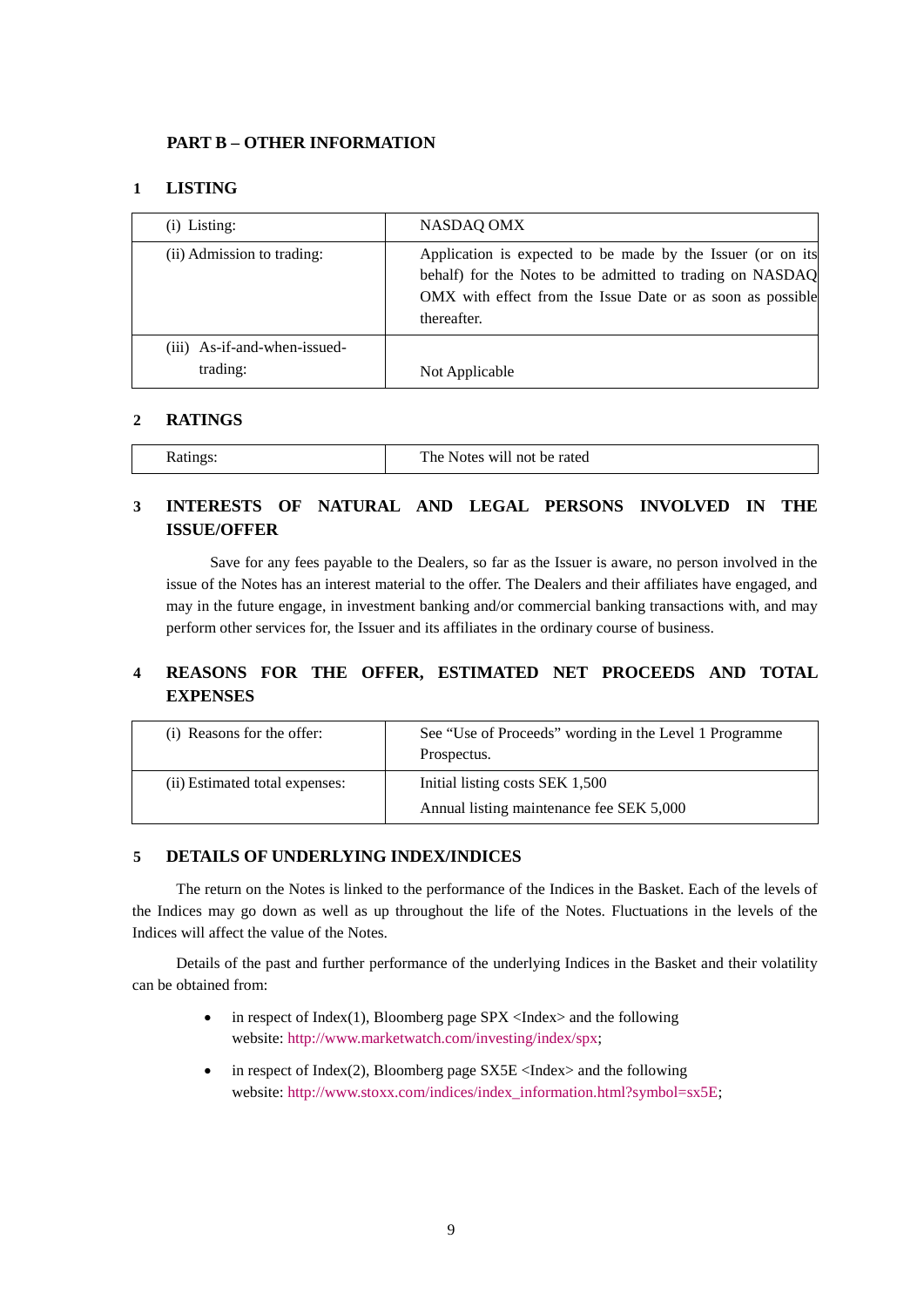- in respect of Index(3), Bloomberg page HSCEI <Index> and the following website: [http://www.hsi.com.hk/HSI-Net/HSI-Net;](http://www.hsi.com.hk/HSI-Net/HSI-Net) and
- in respect of Index(4), Bloomberg page RDXUSD <Index> and the following website: [http://en.indices.cc/indices/details/rdu.](http://en.indices.cc/indices/details/rdu)

## **6 POST-ISSUANCE INFORMATION**

Post-issuance information in relation to the Notes will be made available on www.ingmarkets.com. There is no assurance that the Issuer will continue to provide such information for the life of the Notes.

### **7 OPERATIONAL INFORMATION**

| (i)  | ISIN Code:                                                                                                                                                                                                                          | SE0005620598                                                                       |
|------|-------------------------------------------------------------------------------------------------------------------------------------------------------------------------------------------------------------------------------------|------------------------------------------------------------------------------------|
| (ii) | Common Code:                                                                                                                                                                                                                        | Not Applicable                                                                     |
|      | (iii) Other relevant code:                                                                                                                                                                                                          | AE4556                                                                             |
|      | (iv) Any clearing system(s) other<br>than Euroclear Bank SA/NV<br>and Clearstream Banking,<br>société anonyme, Euroclear<br>Netherlands and the<br><b>Depository Trust Company</b><br>and the relevant<br>identification number(s): | Euroclear Sweden AB<br><b>Box 191</b><br>101 23 Stockholm<br>Sweden.               |
| (v)  | Delivery:                                                                                                                                                                                                                           | Delivery against payment                                                           |
|      | (vi) Names and addresses of<br>additional Paying Agent(s)<br>(if any):                                                                                                                                                              | Not Applicable                                                                     |
|      | (vii) Name and address of<br>Calculation Agent (if other<br>than the Issuer or<br>Guarantor):                                                                                                                                       | Not Applicable                                                                     |
|      | (viii) Name and address of Finnish<br>Registrar/Norwegian<br>Registrar/Swedish Registrar:                                                                                                                                           | Euroclear Sweden AB, Klarabergsviadukten 63, Box 191, 101<br>23, Stockholm, Sweden |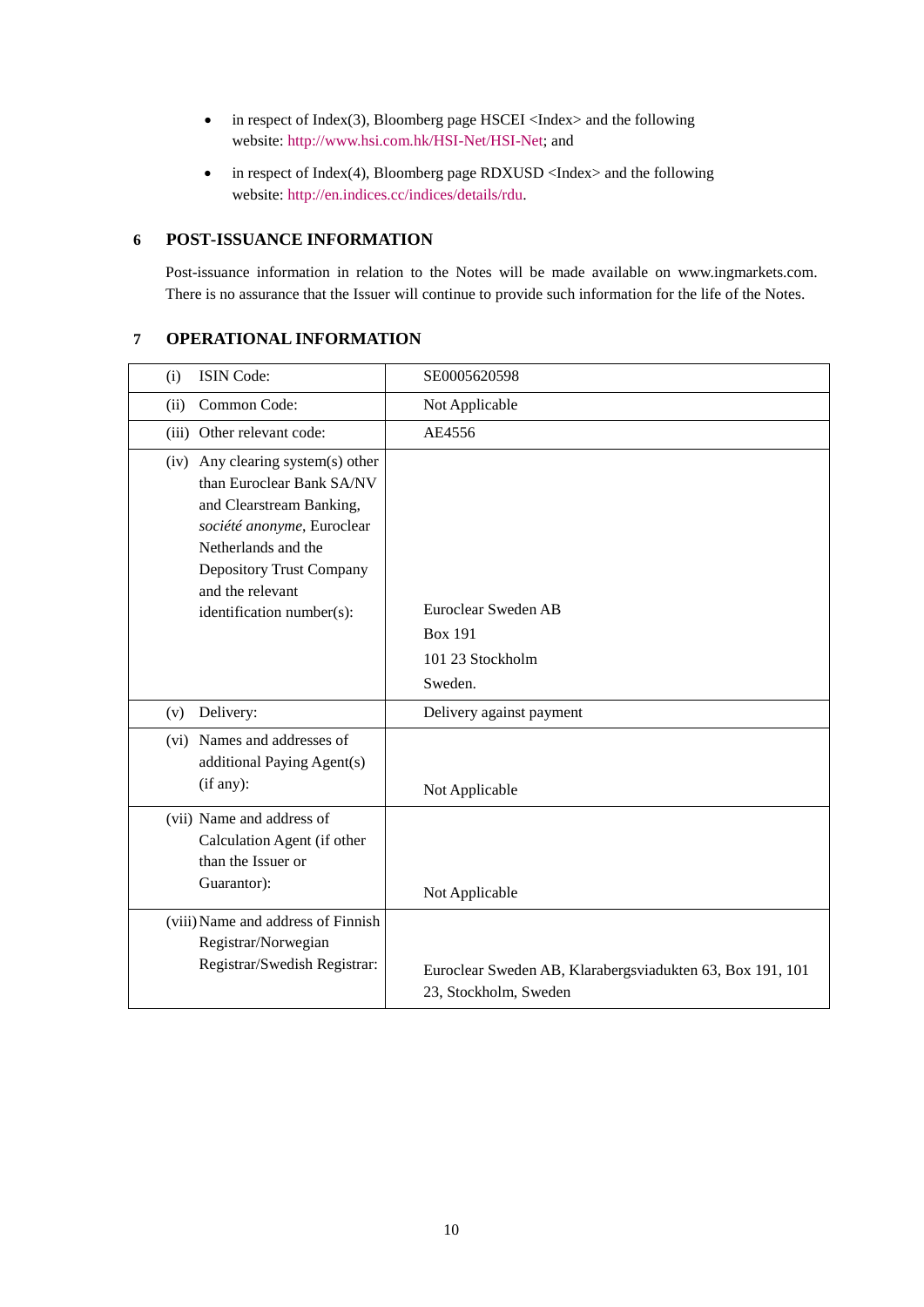| (ix) Name and address of Finnish                                                       | Skandinaviska Enskilda Banken AB (publ.) |
|----------------------------------------------------------------------------------------|------------------------------------------|
| Issuing Agent/Norwegian                                                                | Kungsträdgårdsgatan                      |
| Issuing Agent/Swedish                                                                  | 106.40 Stockholm                         |
| <b>Issuing Agent:</b>                                                                  | Sweden.                                  |
| Intended to be held in a<br>(x)<br>manner which would allow<br>Eurosystem eligibility: | N <sub>0</sub>                           |

### **8 DISTRIBUTION**

| Method of distribution:<br>(i)                         | Non-syndicated                                                                                                                                                                                                                                                                                                                                                                                                                                                                                                                                                                                                                                                                                                                                      |
|--------------------------------------------------------|-----------------------------------------------------------------------------------------------------------------------------------------------------------------------------------------------------------------------------------------------------------------------------------------------------------------------------------------------------------------------------------------------------------------------------------------------------------------------------------------------------------------------------------------------------------------------------------------------------------------------------------------------------------------------------------------------------------------------------------------------------|
| If non-syndicated, name of<br>(ii)<br>relevant Dealer: | The Notes are not being underwritten by any Dealer(s).                                                                                                                                                                                                                                                                                                                                                                                                                                                                                                                                                                                                                                                                                              |
| (iii) Total commission and<br>concession:              | Distribution fee: 4.0% upfront (indicative, the final Distribution<br>fee will not be higher than 4.0%); and<br>A commission may be charged to investors by the distributor<br>and/or financial intermediary. Further information can be<br>obtained from the distributor.                                                                                                                                                                                                                                                                                                                                                                                                                                                                          |
| (iv) U.S. Selling Restrictions:                        | <b>TEFRA Not Applicable</b>                                                                                                                                                                                                                                                                                                                                                                                                                                                                                                                                                                                                                                                                                                                         |
| ERISA:<br>(v)                                          | Not Applicable                                                                                                                                                                                                                                                                                                                                                                                                                                                                                                                                                                                                                                                                                                                                      |
| (vi) Additional selling<br>restrictions:               | Not Applicable                                                                                                                                                                                                                                                                                                                                                                                                                                                                                                                                                                                                                                                                                                                                      |
| (vii) Non-Exempt Offer:                                | An offer of the Notes may be made by the Issuer and<br>Skandiabanken AB (the "Initial Authorised Offeror") and any<br>additional financial intermediaries who have or obtain the<br>Issuer's consent to use the Prospectus in connection with the<br>Non-Exempt Offer and who are identified on the Issuer's<br>website at https://www.ingmarkets.com/en-nl/ing-markets/ as an<br>Authorised Offeror (together, being persons to whom the Issuer<br>has given consent, the "Authorised Offerors") other than<br>pursuant to Article 3(2) of the Prospectus Directive in Sweden<br>(the "Public Offer Jurisdiction") during the period from 20<br>January 2014 until 28 February 2014 (the "Offer Period"). See<br>further paragraph 9 (xiii) below. |
| (viii) General Consent:                                | Not Applicable                                                                                                                                                                                                                                                                                                                                                                                                                                                                                                                                                                                                                                                                                                                                      |

# **9 GENERAL**

| Total amount of the offer; if |  |
|-------------------------------|--|
| the amount is not fixed,      |  |
| description of the            |  |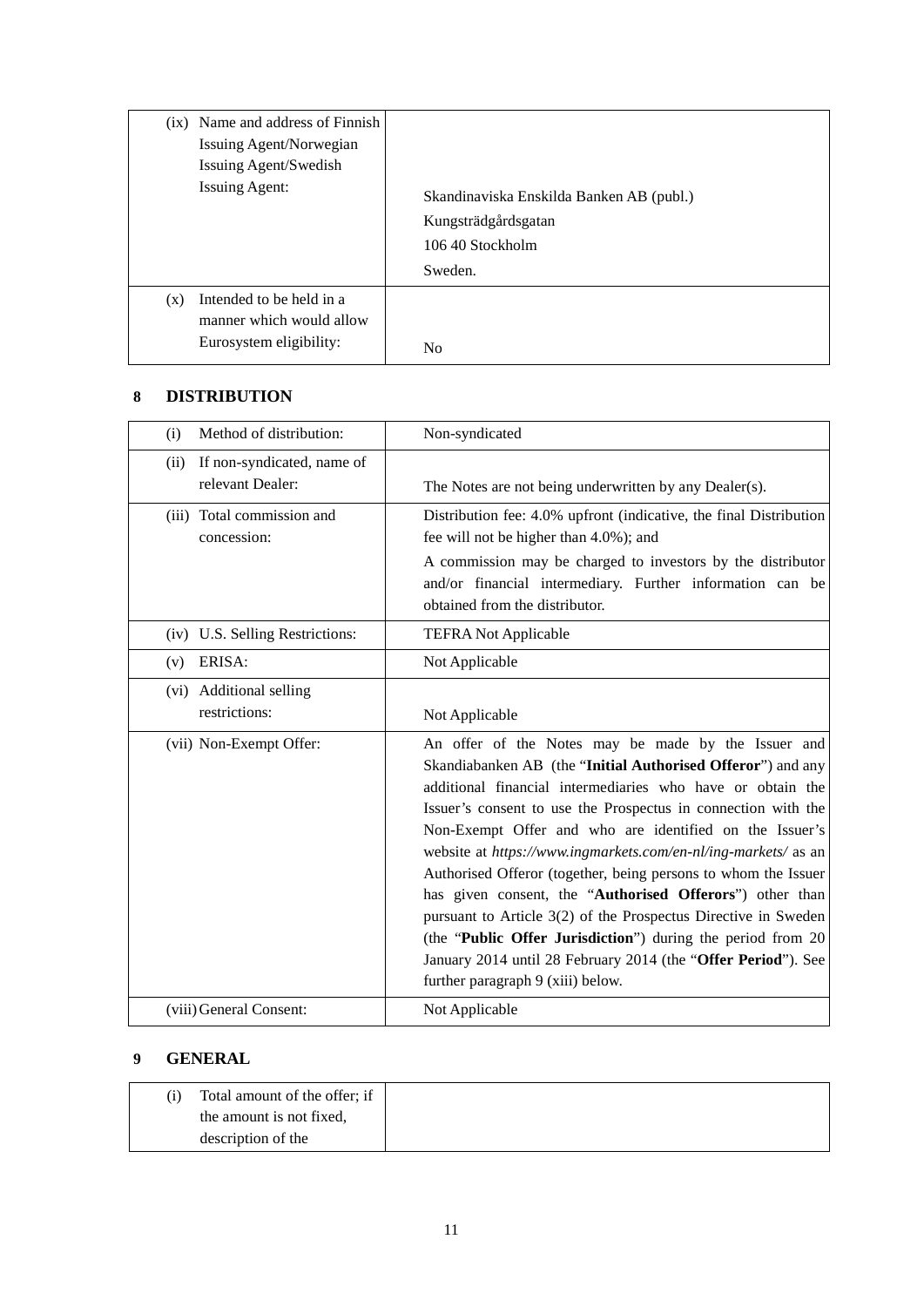| arrangements and time for                                                         |                                                                                                                                                                                                                                                                                                                                                                                                                                                                                                                                                       |
|-----------------------------------------------------------------------------------|-------------------------------------------------------------------------------------------------------------------------------------------------------------------------------------------------------------------------------------------------------------------------------------------------------------------------------------------------------------------------------------------------------------------------------------------------------------------------------------------------------------------------------------------------------|
| announcing the definitive                                                         |                                                                                                                                                                                                                                                                                                                                                                                                                                                                                                                                                       |
| amount to the public:                                                             | A minimum of SEK 20,000,000 (The final Aggregate Nominal<br>Amount shall be determined by the Issuer in its sole and<br>absolute discretion, taking the number of allocations into<br>consideration. The final Aggregate Nominal Amount shall be<br>announced<br>about<br>Strike<br>the<br>Date<br>on<br><b>or</b><br>on<br>www.ingmarkets.com).                                                                                                                                                                                                      |
| Conditions to which the<br>(ii)                                                   |                                                                                                                                                                                                                                                                                                                                                                                                                                                                                                                                                       |
| offer is subject:                                                                 | Offers of the Notes are conditional on their issue. As between<br>the Authorised Offerors and their customers, offers of the Notes<br>are further subject to conditions as may be agreed between them<br>and/or as specified in the arrangements in place between them.                                                                                                                                                                                                                                                                               |
| (iii) Description of the                                                          |                                                                                                                                                                                                                                                                                                                                                                                                                                                                                                                                                       |
| application process:                                                              | A prospective Noteholder should contact the applicable<br>Authorised Offeror in the applicable Public Offer Jurisdiction<br>prior to the end of the Offer Period. A prospective Noteholder<br>will subscribe for the Notes in accordance with the<br>arrangements existing between such Authorised Offeror and its<br>customers relating to the subscription of securities generally.<br>Noteholders will not be required to enter into any contractual<br>arrangements directly with the Issuer in connection with the<br>subscription of the Notes. |
| (iv) Description of possibility to<br>reduce subscriptions:                       | Investors may not be allocated all of the Notes for which they<br>apply. The offering may, at the discretion of the Issuer, be                                                                                                                                                                                                                                                                                                                                                                                                                        |
|                                                                                   | cancelled at any time prior to the Issue Date.                                                                                                                                                                                                                                                                                                                                                                                                                                                                                                        |
| Manner for refunding excess<br>(v)<br>amount paid by applicants:                  | Not Applicable.                                                                                                                                                                                                                                                                                                                                                                                                                                                                                                                                       |
| (vi) Minimum and/or maximum<br>amount of application:                             | Not Applicable.                                                                                                                                                                                                                                                                                                                                                                                                                                                                                                                                       |
| (vii) Method and time limit for                                                   |                                                                                                                                                                                                                                                                                                                                                                                                                                                                                                                                                       |
| paying up the securities and<br>for delivery of the Notes:                        | Investors will be notified by the relevant Authorised Offeror of<br>their allocations of Notes and the settlement arrangements in<br>respect thereof. The Notes will be issued on the Issue Date<br>against payment to the Issuer of the net subscription moneys.                                                                                                                                                                                                                                                                                     |
| (viii) Manner and date on which<br>results of the offer are to be<br>made public: | Investors will be notified by the Issuer or any applicable<br>financial intermediary of their allocations of Notes and the<br>settlement procedures in respect thereof on or around the Strike<br>Date.                                                                                                                                                                                                                                                                                                                                               |